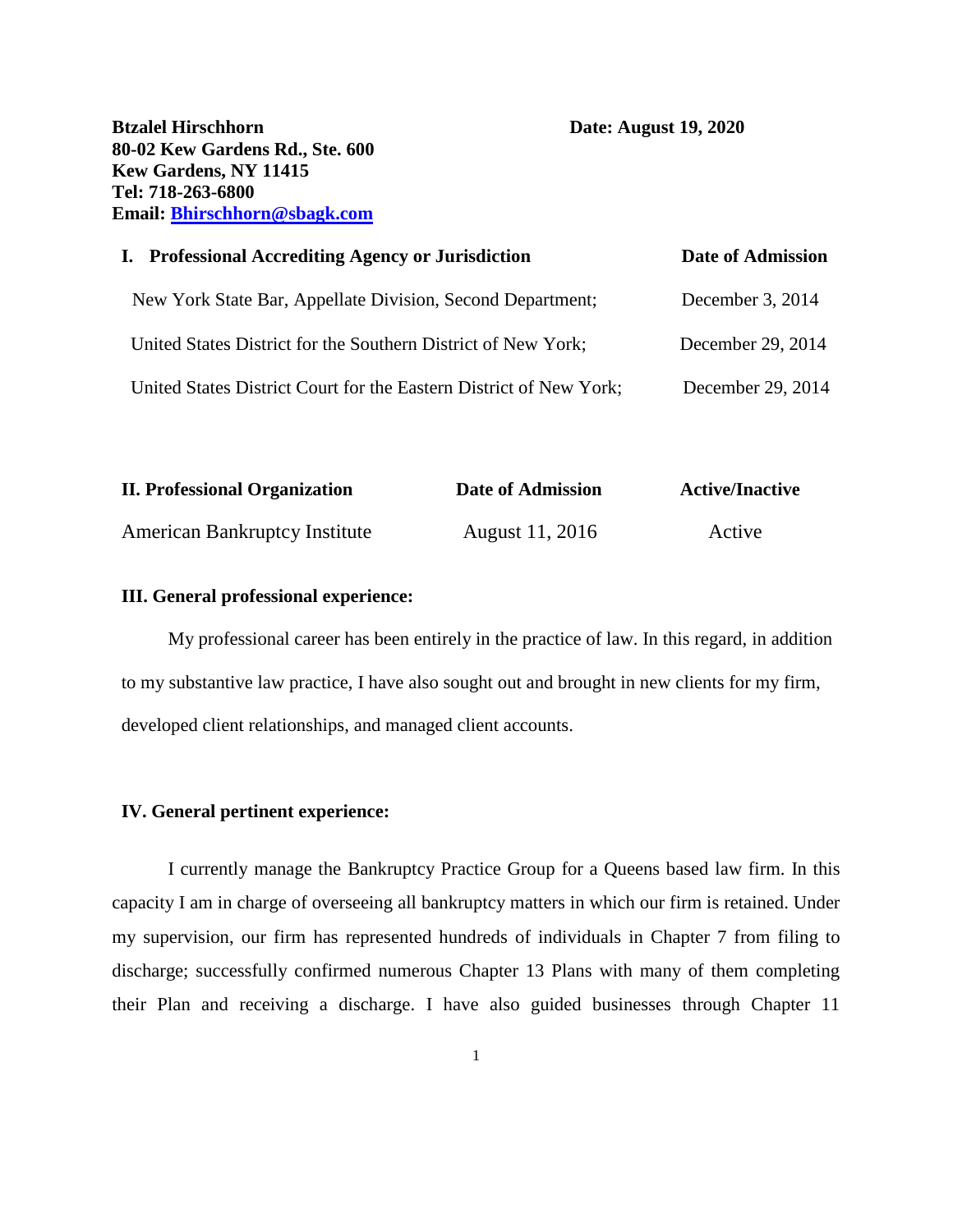Reorganizations including reaching agreements with secured creditors for use of cash collateral, obtaining Debtor in Possession Financing, drafting Chapter 11 Plans and Disclosure Statements, and prosecution of Preference Actions.

Our firm also has a robust creditor's side practice. In this area, under my guidance, we have obtained modification of the automatic stay including in rem relief on behalf of secured creditors seeking to protect their security interests; successfully defended creditors in avoidance actions against Chapter 7 Trustees and Chapter 11 Debtors in Possession; ensured distribution on behalf of creditors under Chapter 11 Reorganization Plans, and litigated third party leasehold rights in the context of a Debtor's §365(h) rejections.

Over the course of nearly six years in practice, I have developed strong relationships with many of the panel trustees in both the Eastern and Southern Districts of New York, as well as many of the regular bankruptcy practitioners. I appear regularly in front of the judges for the Eastern District of New York on behalf of Debtors, Creditors, and Interested Parties.

Aside from my bankruptcy practice, I also have experience in real estate and commercial related litigation in state courts throughout the Greater New York City area. I have represented borrowers in foreclosures, parties in real estate ownership disputes, and litigated quiet title actions, partition actions, deed fraud disputes, fraudulent conveyances, and adverse possession actions. I have successfully negotiated numerous settlements on behalf of my clients in many of these cases.

## **V. Mediation training:**

In December 2019, I completed the American Bankruptcy Institute's / St. John's University School of Law Forty Hour Bankruptcy Mediation Training Program.